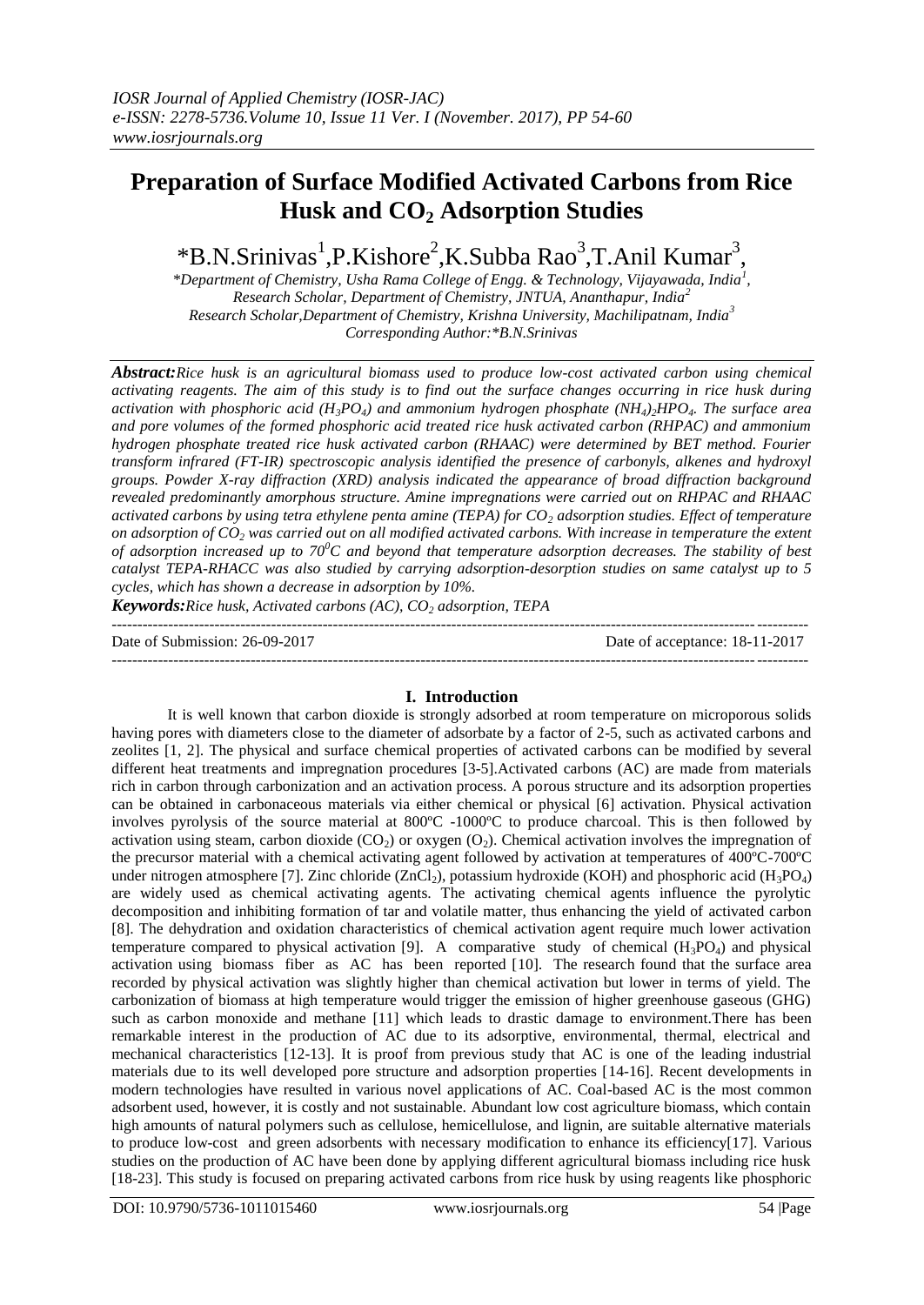acid and ammonium hydrogen phosphate to improve textural properties. These activated carbons are then functionalized with tetra ethylene penta amine for amine incorporation to increase basic sites on the surface. Later amine incorporated activated carbons were used for  $CO<sub>2</sub>$  adsorption studies.

# **II. Experimental methodology**

## **2.1. Raw materials**

The rice husk sample was obtained from Krishna district, Andhra Pradesh, India. Phosphoric acid  $(H_3PO_4)$ , Ammonium hydrogen phosphate  $(NH_4)$ <sup>2</sup>HPO<sub>4</sub> and Sodium Hydroxide (NaOH) were analytical grade obtained from Merck (M) India.

## **2.2. Sample preparation**

Preliminary washing of the raw materials with hot distilled water was carried out and dried in an oven at 110°C for 24 h to remove all moisture. The dried samples were cut into small pieces, sieved to 40 mesh size particles and stored in air-tight containers. Chemical activation was carried out by initially carbonizing the precursor in a tubular furnace under inert atmosphere from room temperature to carbonization temperature of 400°C for 1 hour. The resulting char was labelled as RHAC.

## **2.2.1 Preparation of RHPAC**

RHAC was subsequently impregnated with 30% ortho-phosphoric acid  $(H_3PO_4)$  with impregnation ratios of 1:5 (w/w) and soaked for 24 h. Then the sample was filtered using a vacuum pump and dehydrated overnight in an oven at 110°C. The dried sample was then pyrolysed for activation at temperatures of 600°C. After the activation period of 1 hour the sample was allowed to cool down to the room temperature. The resultant activated carbon was labelled as RHPAC, washed with 1.0 M NaOH and successively rinsed with hot distilled water followed by cold distilled water until the filtrate reached a stable pH of 6.5-7. The samples were then dried in an oven at 110ºC for 24 h.

## **2.2.2 Preparation of RHAAC**

5 gr of RHAC is impregnated with 30 wt. % of  $(NH_4)$ <sub>2</sub>HPO<sub>4</sub> and then heated at 250<sup>°</sup>C under air for 2 hr. Then the same sample is subjected to heating at  $600^{\circ}$ C under nitrogen atmosphere for activation. This sample is named as RHAAC.

### **2.2.3 Preparation of catalysts**

1 mmol of tetraethylenepentamine (TEPA) was dissolved in 20 ml of dry toluene, stirred for 30 min then 1 gm of RHPAC was added to the reaction mixture followed by refluxing for 12 h. The resulting material was filtered, washed with dry toluene, ethanol and dried at 373 K overnight. During this process, the unsaturated sites of RHPAC were functionalized with tetraethylenepentamine and this material has been denoted as TEPA-RHPAC. In similar method TEPA-RHAAC was also prepared by using RHAAC activated carbon.

## **III. Results and discussions**

### **3.1 BET Surface area and Pore volume**

The textural parameters of all activated carbons prepared from rice husk are shown in Table-1 and variation of surface area after chemical treatment of activated carbons is shown in Fig.1. The BET surface area of RHAC 863.2  $m^2g^{-1}$  and its average pore size is 2.9 nm. After phosphoric acid treatment the surface area is drastically increased to 1408  $m^2g^T$  which indicates the opening of micropores during acid treatment and expelling of organic volatile matter. But the increase in surface area is slightly less when treated with ammonium hydrogen phosphate. After amine modification of activated carbons with TEPA the surface area is decreased due to occupation of part of surface by amine groups and also due to pore blockage.

### **3.2 X-ray diffraction patterns**

Fig.2 shows the XRD patterns of RHAAC, RHPAC, TEPA-RHPAC, and TEPA-RHAAC. As the rice husk samples are activated in air and nitrogen atmosphere, there is no clear evidence for  $SiO<sub>2</sub>$  peaks. The diffraction patterns of RHAC are in line with previous report [24].The XRD pattern of TEPA-RHPAC, TEPA-RHAAC is same as that of RHAAC, RHPAC which indicates the structure is intact after amine modification. The intensity of peaks was decreased due to attachment of amine group [25].

### **3.3 FT-IR analysis**

The qualitative characterization of surface functional groups of activated carbon samples was performed by FTIR technique. Fig.3 shows FT-IR spectra of TEPA, TEPA-RHPAC, and TEPA-RHAAC have shown similar shapes with most of the bands located on the same wave number range. The bands at 2968 and 2854 are attributed to C-H stretching of aliphatic carbon which indicates that RHPAC and RHAAC are functionalized with TEPA. The band at 1523 corresponds to the C=O group vibration of carboxyl or anhydride groups [26]. The bands at 1412 are assigned to vibration in aromatic skeleton generally found in carbonaceous material, such as activated carbons [27].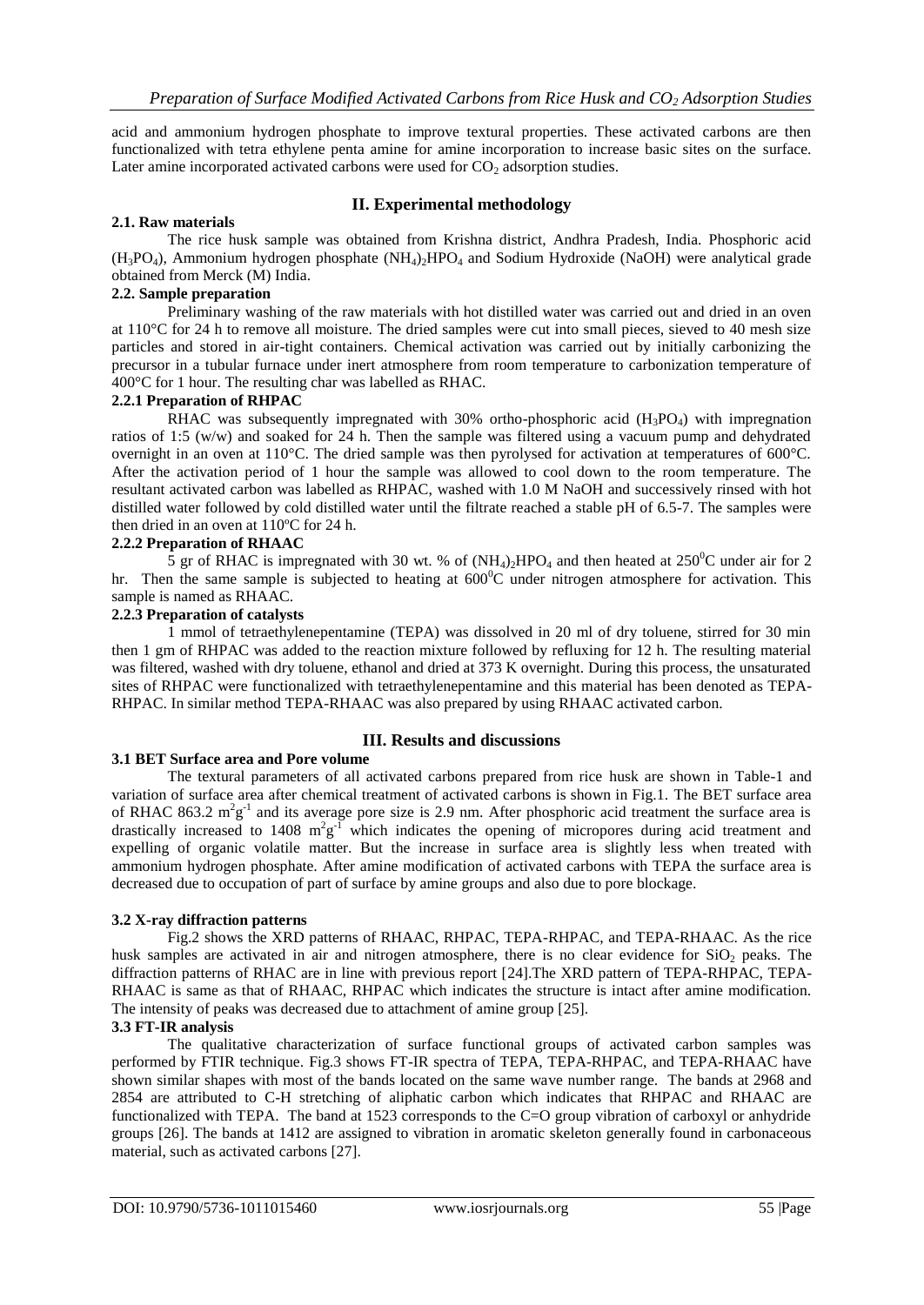## **3.4 Thermogravimetric analysis**

Fig.4 shows thermo gravimetric analysis of TEPA, TEPA-RHPAC and TEPA- RHAAC. Figure-4 (a) indicates the decomposition of TEPA below 250<sup>0</sup>C. Whereas TEPA-RHPAC and TEPA- RHAAC decomposes in the temperature range of  $550-650$ <sup>O</sup>C due to the decomposition of volatile organic matter.

### **IV. CO<sup>2</sup> adsorption analysis**

Carbon dioxide adsorption experiments were carried out under dynamic conditions using  $10\%$  CO<sub>2</sub> balance helium. The typical procedure was as follows. 0.5 gm of adsorbent was packed between the two quartz plugs in a tubular reactor with an inner diameter of 10 m.m and length 200 m.m and the catalyst was pretreated at 200 °C for 1 hr. in a downstream of N<sub>2</sub> flow at a rate of 40 ml/min followed by cooling to the desired adsorption temperature. Then  $N_2$  flow was replaced with binary mixture (CO<sub>2</sub> + He) at a rate of 10 ml/min until the adsorbent was saturated. The  $CO<sub>2</sub>$  concentrations in the influent and effluent gas streams was analyzed at regular intervals using gas chromatograph (Nucon, India) equipped with a packed porapak Q column (2 m length and 3 mm ID) and TCD detector. The adsorption capacity of the adsorbent was calculated by the integration of the area of breakthrough curve,  $CO<sub>2</sub>$  concentration in the inlet gas, flow rate, saturation time and mass of the adsorbent. After adsorption, the sorbent was heated to 200 °C for 1 hr. for regeneration. Several  $CO<sub>2</sub>$ adsorption – desorption cycles were conducted on the adsorbent for testing of stability of the material. 4.1 Effect of Tetra Ethylene Penta Amine (TEPA) functionalized activated carbons on  $CO_2$  adsorption

CO<sub>2</sub> adsorption studies were carried out by following above described method on all activated carbon samples. Break through adsorption capacity of all the samples at different temperatures (40, 70,  $90^{\circ}$ C) were shown inFig.5.At 40<sup>o</sup>C, the least CO<sub>2</sub> adsorption capacity is observed for RHAC is 0.42mmol/g as it was a pure activated carbon with low surface area and without any basic sites incorporation. At same temperature, highest activity 0.86 mmol/gr was shown by TEPA-RHAAC sample, though the surface area of TEPA-RHAAC is lesser than TEPA-RHPAC. This can be attributed to more number of basic sites incorporated and better functionalization of TEPA on the surface ofTEPA-RHAACsample. Thehighest adsorption capacities are shown by TEPA-RHAAC sample which are recorded as 0.86mmol/gm at  $40^{\circ}$ C, 1.56 mmol/gm at  $70^{\circ}$ C and 0.94 mmol/gm at  $90^{\circ}$ C respectively. The adsorption capacity increases with increase in temperature up to  $70^{\circ}$ C due to high mobility of amine groups in the interior of the adsorbent which are responsible for showing higher adsorption of  $CO<sub>2</sub>$ . Further increase of temperature decreases the  $CO<sub>2</sub>$  adsorption due to weak interaction between the  $CO_2$  and amine group and promotes desorption of captured  $CO_2$ . Therefore, 70<sup>o</sup>C is the optimum temperature for amine functionalized adsorbents. Primary and secondary amines are readily react withCO<sub>2</sub>to form stable carbamate shown in equation 1 and 2[28-29].

> $CO_2 + 2RNH_2 \rightarrow NH_4^+ + R_2NCOO^-$ .........(1)  $CO_2 + 2R_2NH \rightarrow R_2NH_2^+ + R_2NCOO^-$ ...... (2)

### **4.2Effect of moisture**

Moisture plays an importantcomponent role in the flue gas and water is proton transfer agent in the reaction of  $CO_2$  and amine group. Therefore, influence of moisture in the adsorption of  $CO_2$  has been studied. The sorption break through with  $10\%$  CO<sub>2</sub> balanced helium along with moisture and without moisture has been studied over TEPA-RHAAC at 70<sup>°</sup>C. The adsorption capacity of TEPA-RHAAC in the presence of moisture is 1.89 mmol/gm, whereas in dry condition it shows a value of 1.56 mmol/gm. The results indicate that moisture plays an important role in the adsorption of CO2. Generally two moles of amine group of TEPA-RHAAC react with one mole of  $CO<sub>2</sub>$  to form carbamate in anhydrous condition. But in case of water one mole of amine reacts with one mole of  $CO<sub>2</sub>$ to form ammonium carbonate and carbonate species shown in equation-3 [30-31].

 $CO_2 + RNH_2 + H_2O \leftrightarrow RNH_3^+ + HCOO^-$ ........ (3)

### **4.3 Recyclability**

Recyclability of adsorbent is an important factor in capture of CO<sub>2</sub>. The initial adsorption capacity of TEPA-RHAAC is 1.56 mmol/g. Recyclability has been carried out up to 5 cycles, there is 10.2% drop of adsorption capacity and the uptakes are shown in Fig.6.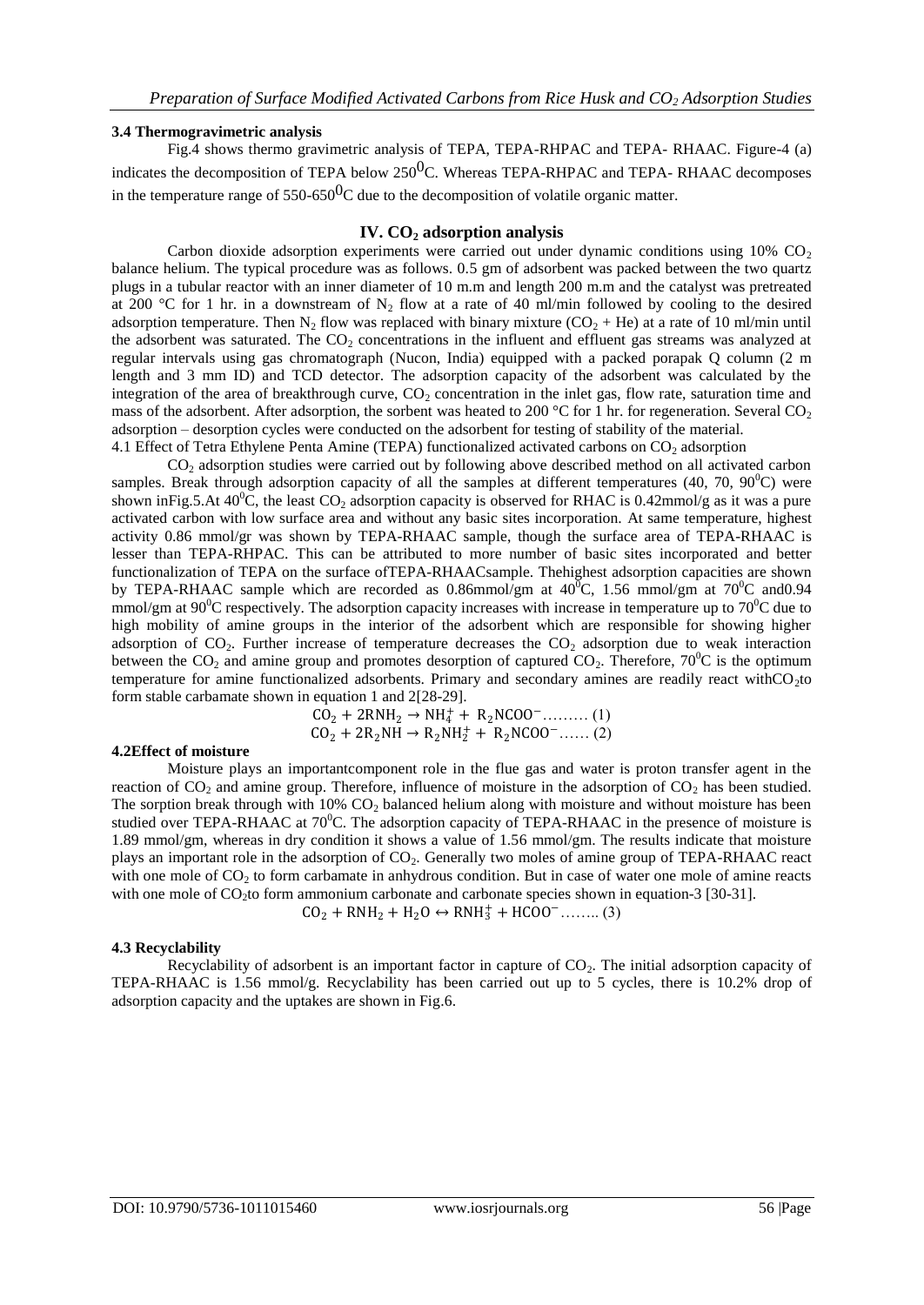

**Fig.1** Variation of surface area of activated carbon after chemical treatment



**Fig.2:** XRD Patterns Of A) RHAAC B) RHPAC C) TEPA-RHPAC D) TEPA-RHAAC



**Fig.3:**FT-IR Patterns of A) TEPA, B) TEPA-RHPAC C) TEPA- RHAAC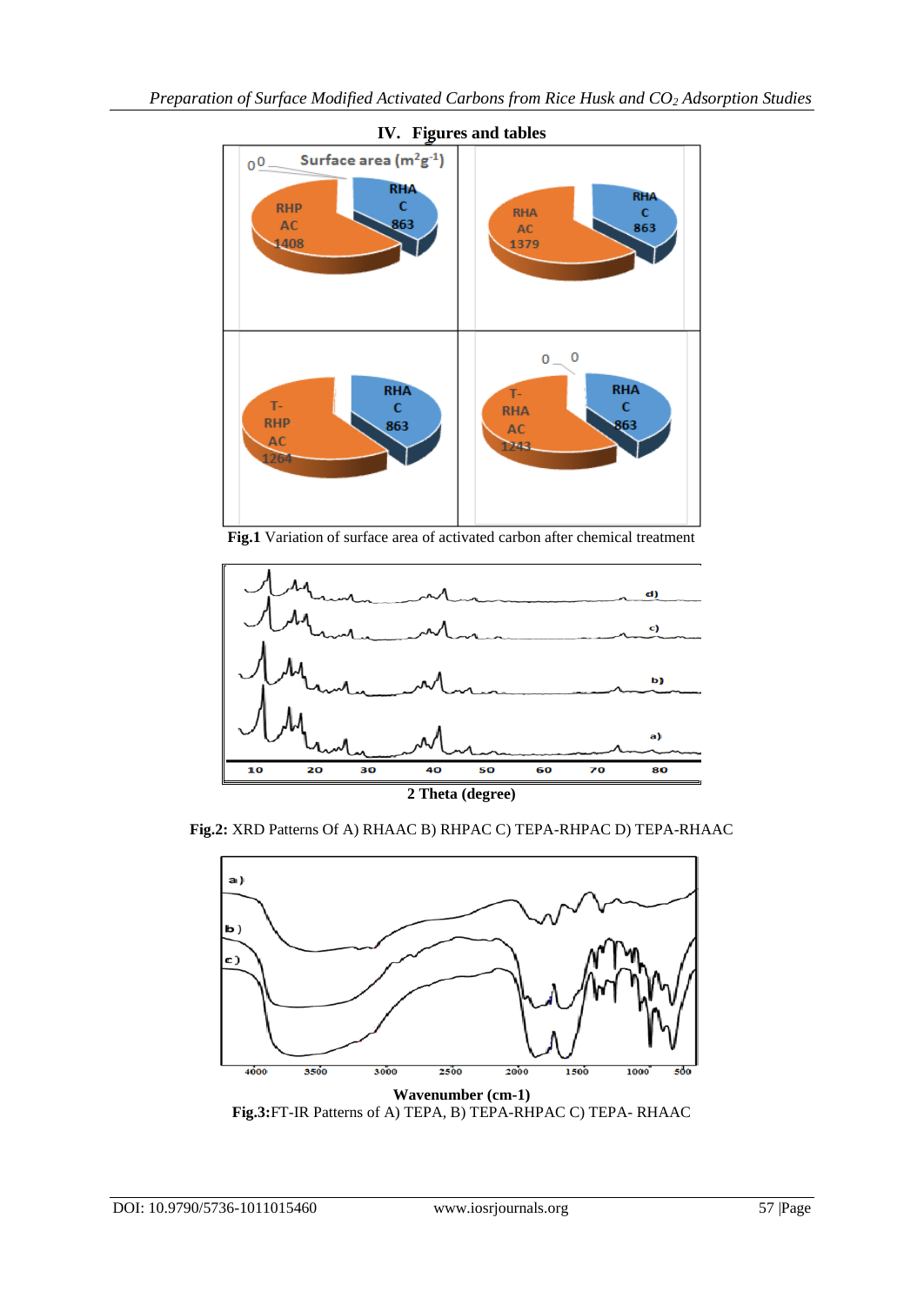

**Fig.4:** Thermo gravimetric analysis of a) TEPA b) TEPA-RHPAC c) TEPA- RHAAC



Fig.5 Effect of temperature on CO<sub>2</sub> adsorption



**Fig.6** Recyclability of TEPA-RHAAC catalyst

| Table:1 Surface area and average pore size distribution of activated carbons |                         |                            |                        |
|------------------------------------------------------------------------------|-------------------------|----------------------------|------------------------|
| S.No.                                                                        | <b>Activated Carbon</b> | Surface Area $(m^2g^{-1})$ | Average pore size (nm) |
|                                                                              | <b>RHAC</b>             | 863.0                      | 2.9                    |
|                                                                              | <b>RHPAC</b>            | 1408                       | 3.2                    |
|                                                                              | <b>RHAAC</b>            | 1379                       | 3.01                   |
|                                                                              | TEPA-RHPAC              | 1264                       | 2.76                   |
|                                                                              | TEPA-RHAAC              | 1243                       | 2.69                   |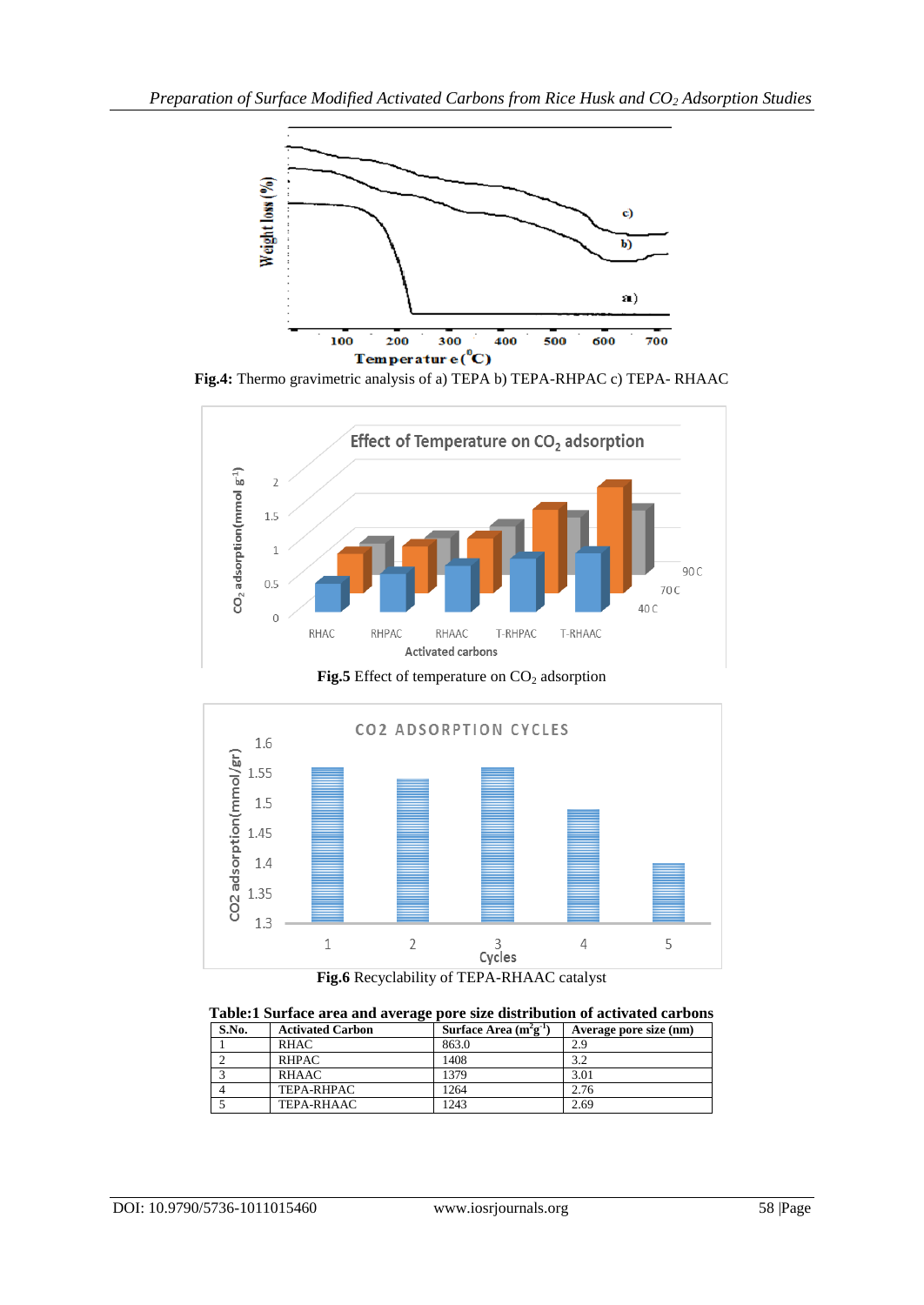### **V. Conclusions**

Activated carbons are prepared from rice husk by treating with phosphoric acid and ammonium hydrogen phosphate. Both the samples have shown good improvement in surface properties. The surface area is almost enhanced by 62% but there is no much change in average pore size distribution.  $CO<sub>2</sub>$  adsorption studies on Rice husk activated carbons have been carried out and the adsorbents are characterized by BET, XRD, FT-IR and TGA. Non impregnated activated carbons shows low  $CO<sub>2</sub>$  adsorption. Modification of RHAC with tetraethylenepenta amine, decreases the BET surface area and pore volume due to attachment of amine group to the active site of RHAC is observed.  $CO<sub>2</sub>$  adsorption have been done on all adsorbents under volumetric conditions. TEPA-RHACC has shown an adsorption capacity of 1.56mmol/gm at  $70^{\circ}$ C. Presence of moisture increases the adsorption capacity of TEPA-RHAAC to 1.89mmol/g. The adsorbent shows the recyclability with a marginal 10% loss of adsorption capacity up to 5 cycles. The loss in adsorption capacity due to cyclic adsorption desorption procedures can be overcome with further stabilization of the surface of activated carbons with Helium treatments. The rate of adsorption increases with increase in temperature up to  $70^{\circ}$ C and beyond that there is decrease in adsorption is noted. From this in can be concluded that  $70^{\circ}$ C temperature is an optimum temperature for adsorption of  $CO<sub>2</sub>$  on activated carbons.

#### **Acknowledgements**

The authors would like to thank the financial support from Department of Science and Technology, New Delhi, India, for sanction of a project [DST/IS-STAC/CO2-SR-138/12(G)], Sri Sunkara Rama Brahmam, Chairman, Usha Rama College of Engg. & Tech. Vijayawada for his continuous support during this work and IICT (CSIR), Tarnaka, Hyderabad, India for the technical support**.**

#### **References**

- [1]. Z.Yone, V.Mata, A.E.Rodrigues, Adsorption of carbon dioxide at high temperature-a review, Sep. Purif.Technol.,26,2002,195-205.
- [2]. W.Son.,J.Choi, W.Ahn. Adsorptive removal of carbon dioxide using polyethylneimine-loaded mesoporous silicamaterials, Microporous Mesoporous Mater.,113,2008,31-40.
- [3]. M.S.Shafeeyan, W.M.A.W.Daud.A.Houshmand.A.Shamari, A review on surface modification of activated carbonfor carbon dioxide adsorption. J.Anal.Appl.Pyrolysis89 ,2010,143-151.
- [4]. F.Rodriguez-Reinoso, The role of carbon materials in heterogeneous catalysis, Carbon ,36 (3),1998,159-175.
- [5]. C.Pevida, M.G.Plaza, B.Arias.J.Fermoso. F.Rubiera, J.J.Pis, Surface modification of activated carbons for CO2capture, Appl. Surf.Sci.,254,2008,7165-7172.
- [6]. Chowdhury ZZ, Zain SM, Khan RA, Islam S. Preparation and characterizations of activated carbon from kenaffiber for equilibrium adsorption studies of copper from wastewater. J. Applied Sciences Engineering andTechnology,29(9),2012,1187-1195.
- [7]. Nahil MA, Williams PT. Pore characteristics of activated carbons from the phosphoric acid chemical activation ofcottonstalksi,Bmassand Bioenergy.,37,2012,142-149.
- [8]. Yakout SM, Sharaf El-Deen G. Characterization of activated carbon prepared by phosphoric acid activation ofolive stones. Arab J Chem.,2011,1-8.
- [9]. Zhu Z, Liu Z, Liu S, Niu H, Hu T. NO reduction with NH 3 over an activated carbon-supported copper oxidecatalysts at low temperatures. J.AppliedCatalysis ,26,2000,25-35.
- [10]. Giraldo L, Ladino Y. Synthesis and characterization of activated carbon fibers.,EcléticaQuímica ,32,2007,55-62.
- [11]. Byrne CE, Nagle DC. Carbonization of wood for advanced materials applications. Carbon N Y.,35(2),1997,259-266.
- [12]. Hernández-montoya V, García-servin J, Bueno-lópez JI. Thermal Treatments and Activation Procedures Used inthe Preparation of Activated Carbons. - Characterization Techniques and Applications in the WastewaterTreatment, Dr. Virginia Hernández Montoya (Ed.), ISBN: 978- 953-51-0197-0, InTech.2013.
- [13]. Zhang L, Candelaria SL, Tian J, Li Y, Huang Y, Cao G. Copper nanocrystal modified activated carbon forsupercapacitors with enhanced volumetric energy and power density. J Power Sources.,236,2013,215-223.
- [14]. Dula T, Siraj K, Kitte SA. Adsorption of Hexavalent Chromium from Aqueous Solution Using ChemicallyActivated Carbon Prepared from Locally Available Waste of Bamboo ( Oxytenantheraabyssinica). ISRNEnvironmental Chemistry ,2014.
- [15]. Danish M, Hashim R, Ibrahim MNM, Sulaiman O. Effect of acidic activating agents on surface area and surfacefunctional groups of activated carbons produced from Acacia mangium wood. J Anal ApplPyrolysis.,104,2013,418- 425.
- [16]. Salmani H. A comparative study of copper (ii) removal on iron oxide, aluminum oxide and activated carbon bycontinuous down flow method. JToxicol Environ Heal Sci. ,5(8),2013,150-155.
- [17]. Silva JPA, Carneiro LM, Roberto IC. Treatment of rice straw hemicellulosic hydrolysates with advancedoxidative processes: a new and promising detoxification method to improve the bioconversion process.Biotechnol Biofuels.,;6(23),2013,1-13.
- [18]. Chen Y, Zhai S-R, Liu N, Song Y, An Q-D, Song X-W. Dye removal of activated carbons prepared from NaOH-pretreated rice husks by low- temperature solution-processed carbonization and H3PO4 activation. BioresourTechnol.,144,2013,401-409.
- [19]. Al Bahri M, Calvo L, Gilarranz M a., Rodriguez JJ. Activated carbon from grape seeds upon chemical activationwith phosphoric acid: Application to the adsorption of diuron from water. ChemEng J.,203,2012,348-356.
- [20]. Njoku VO, Foo KY, Asif M, Hameed BH. Preparation of activated carbons from rambutan(Nepheliumlappaceum ) peel by microwave- induced KOH activation for acid yellow 17 dye adsorption. ChemEngJ.,250,2014,198-204.
- [21]. [21]Cuerda-correa EM, Macı A, Ortiz AL. Textural and morphological study of activatedcarbon fibers prepared from kenafAuthor ' s personal copy.,111,2008,523-529.
- [22]. [22]Ketcha JM, Dina DJD, Ngomo HM, Ndi NJ. Preparation and Characterization of Activated Carbons Obtainedfrom Maize Cobs by Zinc Chloride Activation. American Chemical Science Journal,2(4),2012,136-160.
- [23]. Samra SE, Jeragh B, El-nokrashy AM, El-asmy AA. Modern Chemistry & Applications Biosorption of Pb<sup>2+</sup> fromNatural Water using Date Pits :A Green Chemistry Approach. Mod Chem appl.,2(2),2014,1-8.
- [24]. D.An, Y.Guo, B.Zou, Y.Zhu, Z.Wang, A study on the consecutive preparation of silica powders and active carbonfrom rice husk ash, Biomass Bioenergy 35 ,2011, 1227-1234.